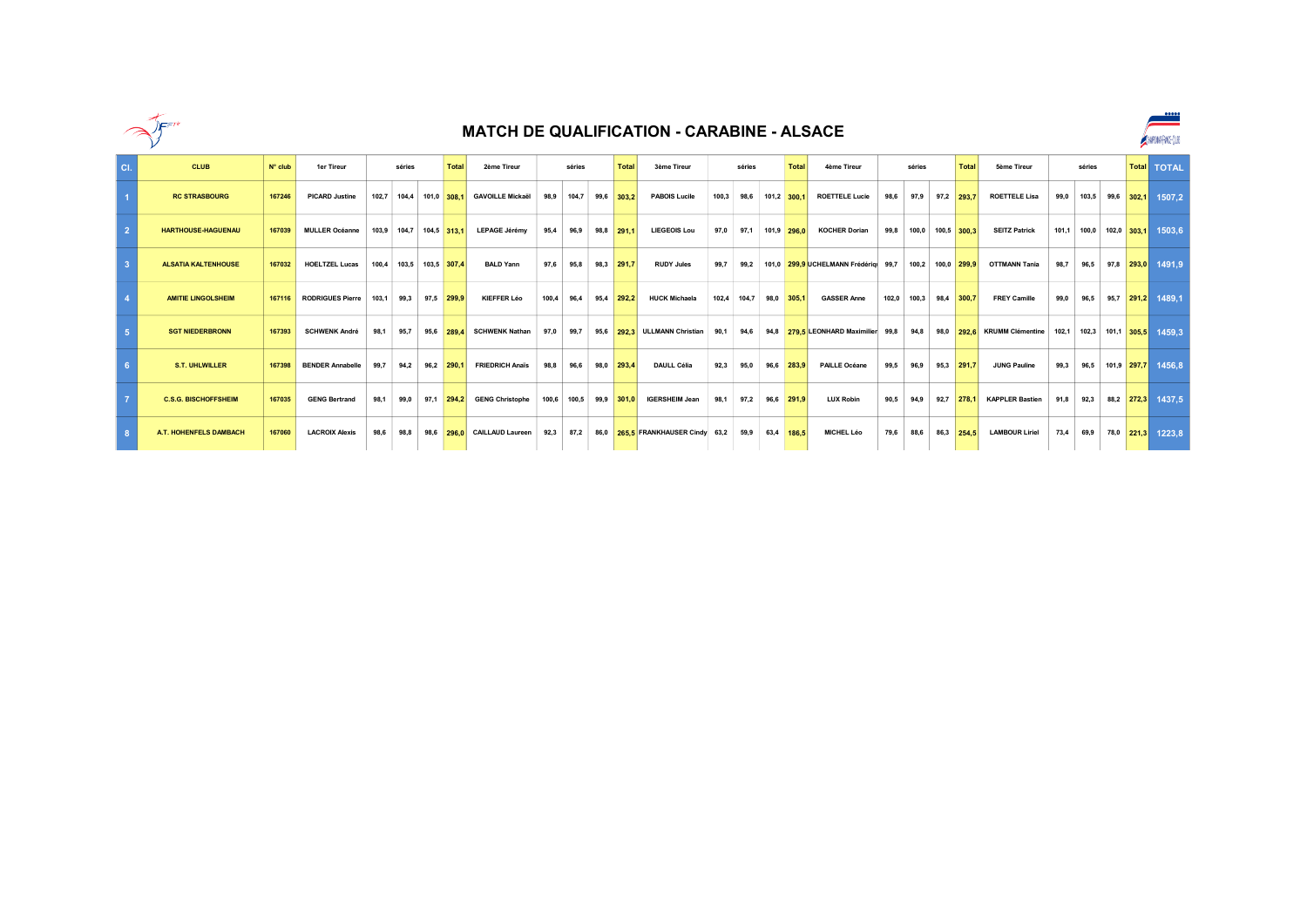## CLUBS QUALIFIES EN PHASE FINALE

| <b>CLUB N°1</b>         |         | <b>RC STRASBOURG</b> |         | 1507,2        |
|-------------------------|---------|----------------------|---------|---------------|
| <b>NOMS</b>             | série 1 | série 2              | série 3 | <b>POINTS</b> |
| <b>PICARD Justine</b>   | 102,7   | 104,4                | 101     | 308,1         |
| <b>GAVOILLE Mickaël</b> | 98,9    | 104,7                | 99,6    | 303,2         |
| <b>ROETTELE Lisa</b>    | 99      | 103,5                | 99,6    | 302,1         |
| <b>PABOIS Lucile</b>    | 100,3   | 98,6                 | 101,2   | 300,1         |
| <b>ROETTELE Lucie</b>   | 98,6    | 97.9                 | 97,2    | 293,7         |

| <b>CLUB N°1</b>         |         | <b>RC STRASBOURG</b> |         | 1507,2        | <b>CLUB N°8</b>          |         | A.T. HOHENFELS DAMBACH |         | 1223,8        |
|-------------------------|---------|----------------------|---------|---------------|--------------------------|---------|------------------------|---------|---------------|
| <b>NOMS</b>             | série 1 | série 2              | série 3 | <b>POINTS</b> | <b>NOMS</b>              | série 1 | série 2                | série 3 | <b>POINTS</b> |
| <b>PICARD Justine</b>   | 102,7   | 104,4                | 101     | 308,1         | <b>LACROIX Alexis</b>    | 98,6    | 98,8                   | 98,6    | 296           |
| <b>GAVOILLE Mickaël</b> | 98,9    | 104,7                | 99,6    | 303,2         | <b>CAILLAUD Laureen</b>  | 92,3    | 87,2                   | 86      | 265,5         |
| <b>ROETTELE Lisa</b>    | 99      | 103,5                | 99,6    | 302.1         | <b>MICHEL Léo</b>        | 79,6    | 88,6                   | 86,3    | 254,5         |
| <b>PABOIS Lucile</b>    | 100,3   | 98,6                 | 101,2   | 300,1         | <b>LAMBOUR Liriel</b>    | 73.4    | 69,9                   | 78      | 221,3         |
| <b>ROETTELE Lucie</b>   | 98.6    | 97,9                 | 97,2    | 293,7         | <b>FRANKHAUSER Cindy</b> | 63,2    | 59,9                   | 63,4    | 186,5         |

| <b>CLUB N°2</b>       |         | HARTHOUSE-HAGUENAU |         | 1503,6        | <b>CLUB N°7</b>        |         | <b>C.S.G. BISCHOFFSHEIM</b> |         | 1437,        |
|-----------------------|---------|--------------------|---------|---------------|------------------------|---------|-----------------------------|---------|--------------|
| <b>NOMS</b>           | série 1 | série 2            | série 3 | <b>POINTS</b> | <b>NOMS</b>            | série 1 | série 2                     | série 3 | <b>POINT</b> |
| <b>MULLER Océanne</b> | 103,9   | 104,7              | 104,5   | 313.1         | <b>GENG Christophe</b> | 100,6   | 100,5                       | 99.9    | 301          |
| <b>SEITZ Patrick</b>  | 101,1   | 100                | 102     | 303.1         | <b>GENG Bertrand</b>   | 98,1    | 99                          | 97,1    | 294,2        |
| <b>KOCHER Dorian</b>  | 99,8    | 100                | 100,5   | 300,3         | <b>IGERSHEIM Jean</b>  | 98.7    | 97,2                        | 96,6    | 291,9        |
| <b>LIEGEOIS Lou</b>   | 97      | 97,1               | 101,9   | 296           | <b>LUX Robin</b>       | 90,5    | 94,9                        | 92,7    | 278.7        |
| <b>LEPAGE Jérémy</b>  | 95.4    | 96,9               | 98,8    | 291,1         | <b>KAPPLER Bastien</b> | 91,8    | 92,3                        | 88,2    | 272,3        |

| <b>CLUB N°2</b>       |         | HARTHOUSE-HAGUENAU |         | 1503.6        | <b>CLUB N°7</b>        |         | <b>C.S.G. BISCHOFFSHEIM</b> |         | 1437,5        |
|-----------------------|---------|--------------------|---------|---------------|------------------------|---------|-----------------------------|---------|---------------|
| <b>NOMS</b>           | série 1 | série 2            | série 3 | <b>POINTS</b> | <b>NOMS</b>            | série ' | série 2                     | série 3 | <b>POINTS</b> |
| <b>MULLER Océanne</b> | 103,9   | 104,7              | 104,5   | 313.1         | <b>GENG Christophe</b> | 100,6   | 100,5                       | 99,9    | 301           |
| <b>SEITZ Patrick</b>  | 101.1   | 100                | 102     | 303,1         | <b>GENG Bertrand</b>   | 98,1    | 99                          | 97,1    | 294,2         |
| <b>KOCHER Dorian</b>  | 99,8    | 100                | 100,5   | 300,3         | <b>IGERSHEIM Jean</b>  | 98,1    | 97,2                        | 96,6    | 291,9         |
| <b>LIEGEOIS Lou</b>   | 97      | 97,1               | 101,9   | 296           | <b>LUX Robin</b>       | 90,5    | 94,9                        | 92,7    | 278,1         |
| <b>LEPAGE Jérémy</b>  | 95,4    | 96,9               | 98,8    | 291,1         | <b>KAPPLER Bastien</b> | 91,8    | 92,3                        | 88,2    | 272,3         |

| <b>CLUB N°3</b>              |         | ALSATIA KALTENHOUSE |         | 1491,9        | <b>CLUB N°6</b>         |         | <b>S.T. UHLWILLER</b> |         | 1456,8       |
|------------------------------|---------|---------------------|---------|---------------|-------------------------|---------|-----------------------|---------|--------------|
| <b>NOMS</b>                  | série 1 | série 2             | série 3 | <b>POINTS</b> | <b>NOMS</b>             | série 1 | série 2               | série 3 | <b>POINT</b> |
| <b>HOELTZEL Lucas</b>        | 100,4   | 103,5               | 103,5   | 307,4         | <b>JUNG Pauline</b>     | 99,3    | 96,5                  | 101,9   | 297,7        |
| <b>RUDY Jules</b>            | 99,7    | 99,2                | 101     | 299,9         | <b>FRIEDRICH Anaïs</b>  | 98,8    | 96,6                  | 98      | 293,4        |
| <b>HUCHELMANN Frédérique</b> | 99,7    | 100,2               | 100     | 299,9         | <b>PAILLE Océane</b>    | 99,5    | 96,9                  | 95,3    | 291,7        |
| <b>OTTMANN Tania</b>         | 98,7    | 96,5                | 97,8    | 293           | <b>BENDER Annabelle</b> | 99,7    | 94,2                  | 96,2    | 290,1        |
| <b>BALD Yann</b>             | 97,6    | 95,8                | 98,3    | 291,7         | <b>DAULL Célia</b>      | 92,3    | 95                    | 96,6    | 283,9        |

| <b>CLUB N°3</b>           |         | <b>ALSATIA KALTENHOUSE</b> |         | 1491,9        | <b>CLUB N°6</b>         |         | <b>S.T. UHLWILLER</b> |         | 1456,8        |
|---------------------------|---------|----------------------------|---------|---------------|-------------------------|---------|-----------------------|---------|---------------|
| <b>NOMS</b>               | série 1 | série 2                    | série 3 | <b>POINTS</b> | <b>NOMS</b>             | série : | série 2               | série 3 | <b>POINTS</b> |
| <b>HOELTZEL Lucas</b>     | 100,4   | 103,5                      | 103,5   | 307,4         | <b>JUNG Pauline</b>     | 99,3    | 96,5                  | 101,9   | 297,7         |
| <b>RUDY Jules</b>         | 99,7    | 99,2                       | 101     | 299,9         | <b>FRIEDRICH Anaïs</b>  | 98,8    | 96,6                  | 98      | 293,4         |
| <b>HELMANN Frédérique</b> | 99,7    | 100,2                      | 100     | 299,9         | <b>PAILLE Océane</b>    | 99,5    | 96,9                  | 95,3    | 291,7         |
| <b>OTTMANN Tania</b>      | 98,7    | 96,5                       | 97,8    | 293           | <b>BENDER Annabelle</b> | 99,7    | 94,2                  | 96,2    | 290,1         |
| <b>BALD Yann</b>          | 97,6    | 95,8                       | 98,3    | 291,7         | <b>DAULL Célia</b>      | 92,3    | 95                    | 96,6    | 283,9         |

| <b>CLUB N°4</b>         |         | <b>AMITIE LINGOLSHEIM</b> |         | 1489,1        |
|-------------------------|---------|---------------------------|---------|---------------|
| <b>NOMS</b>             | série 1 | série 2                   | série 3 | <b>POINTS</b> |
| <b>HUCK Michaela</b>    | 102,4   | 104,7                     | 98      | 305,1         |
| <b>GASSER Anne</b>      | 102     | 100,3                     | 98,4    | 300,7         |
| <b>RODRIGUES Pierre</b> | 103,1   | 99,3                      | 97,5    | 299,9         |
| <b>KIEFFER Léo</b>      | 100,4   | 96,4                      | 95,4    | 292,2         |
| <b>FREY Camille</b>     | 99      | 96,5                      | 95,7    | 291,2         |

| <b>CLUB N°4</b>         |         | AMITIE LINGOLSHEIM |         | 1489.1        | <b>CLUB N°5</b>            |         | <b>SGT NIEDERBRONN</b> |         | 1459.3        |
|-------------------------|---------|--------------------|---------|---------------|----------------------------|---------|------------------------|---------|---------------|
| <b>NOMS</b>             | série 1 | série 2            | série 3 | <b>POINTS</b> | <b>NOMS</b>                | série ' | série 2                | série 3 | <b>POINTS</b> |
| <b>HUCK Michaela</b>    | 102,4   | 104,7              | 98      | 305,1         | <b>KRUMM Clémentine</b>    | 102.1   | 102,3                  | 101.1   | 305,5         |
| <b>GASSER Anne</b>      | 102     | 100,3              | 98,4    | 300,7         | <b>LEONHARD Maximilien</b> | 99,8    | 94,8                   | 98      | 292,6         |
| <b>RODRIGUES Pierre</b> | 103,1   | 99,3               | 97,5    | 299,9         | <b>SCHWENK Nathan</b>      | -97     | 99,7                   | 95,6    | 292,3         |
| <b>KIEFFER Léo</b>      | 100.4   | 96,4               | 95,4    | 292,2         | <b>SCHWENK André</b>       | 98.     | 95,7                   | 95,6    | 289,4         |
| <b>FREY Camille</b>     | 99      | 96,5               | 95,7    | 291,2         | <b>ULLMANN Christian</b>   | 90,1    | 94,6                   | 94,8    | 279,5         |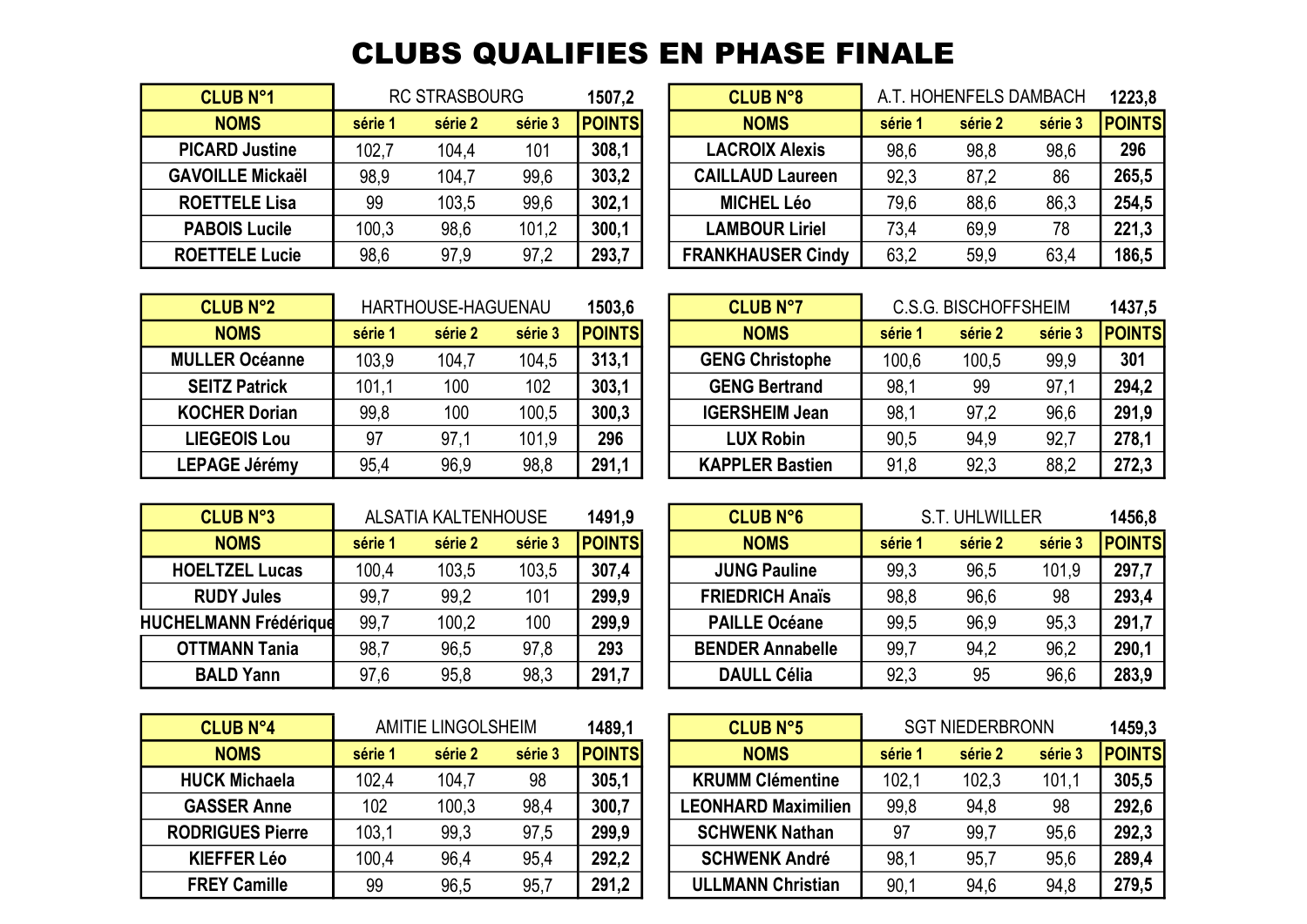